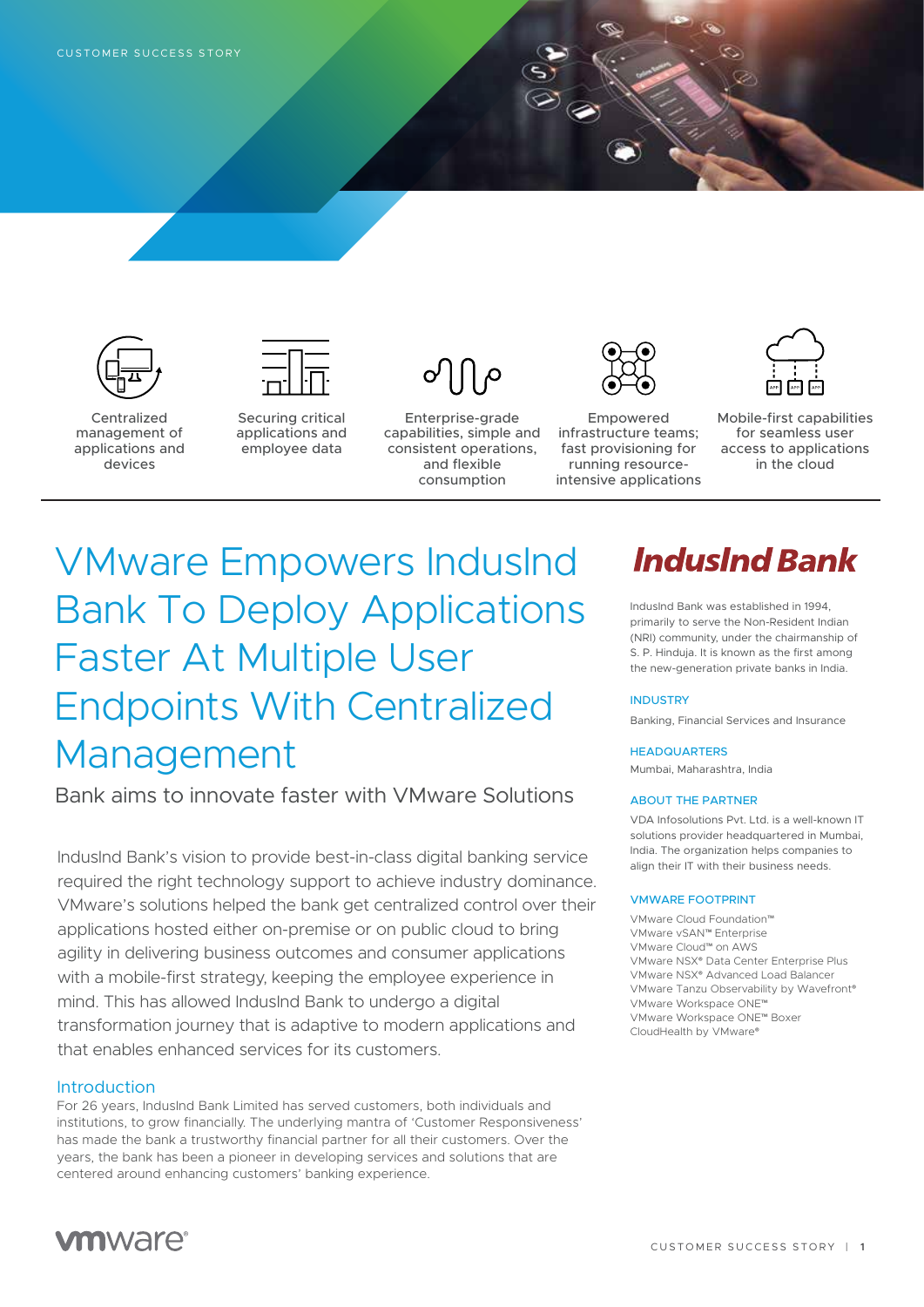Some of these include digital innovations that have helped customers transition smoothly to the online banking environment. The IDC FIIA 2019 Financial Insights Innovation Awards named IndusInd Bank Limited as "Asia's Leading Partner Bank". The bank was also awarded the Times Now India Digital Awards 2019 for the "Most Innovative Money Transfer Product/Service".

Technology and innovation have always been top priorities for IndusInd Bank - the key drivers for achieving customer satisfaction. A strong IT backbone has enabled the bank to support innovations that keep the business moving seamlessly and ahead of competition. To continue offering vital, innovative solutions for customers, the bank needed dependable IT infrastructure for its employees to ensure glitch-free execution of business.



## A hybrid cloud solution for a versatile IT infrastructure

With the VMware Cloud Foundation™, VMware helped IndusInd Bank deploy a hybrid cloud, running on both on-premise infrastructure and the VMware Cloud™ on AWS. VMware Cloud Foundation™ offers an integrated cloud infrastructure which includes compute, storage, networking, and security solutions. This has enabled the bank to deploy a truly hybrid cloud, powered by VMware NSX® Data Center to provide virtualized network security, protecting all applications and workloads on every level.

VMware vSAN™ was deployed to deliver the best software-defined storage solution for IndusInd Bank. This storage virtualization software empowered the bank's hybrid cloud to run critical applications, both traditional and cloud-native.

VMware Cloud™ on AWS allowed the bank's IT to be more flexible and better equipped to scale up or down in alignment with the business needs.

This was supplemented by the centralized Cloud Management Platform, which leveraged the power of products such as the VMware vRealize® Suite and VMware Tanzu Observability by Wavefront® to further optimize management of the cloud environment. Additionally, VMware vRealize® has helped IndusInd Bank build self-driving operations to optimize capacity.



### Enhancing end-user computing capabilities

IndusInd Bank deployed the VMware Workspace ONE™ standard platform to increase productivity and enhance end-user computing for its employees. With mobile applications built on the Workspace Software Development Kit, the bank's employees were empowered with powerful computing capabilities on their mobile devices, accessible anytime, anywhere. Furthermore, the bank is now able to expand its user base to meet growing business needs.

"To create a robust platform for our evolving digital experience capabilities, we needed a scalable and agile solution that could handle a significant increase in customer transactions in both assisted and direct channels. For mission-critical workloads, VMware Cloud on AWS allowed us to enhance the on-premise private cloud set-up, with the flexibility to scale up on demand across private clouds in AWS and on-premise, thereby ensuring that we leverage the proven capabilities of scale with consistency and availability for our businesses."

BISWABRATA CHAKRAVORTY CHIEF INFORMATION OFFICER, INDUSIND BANK

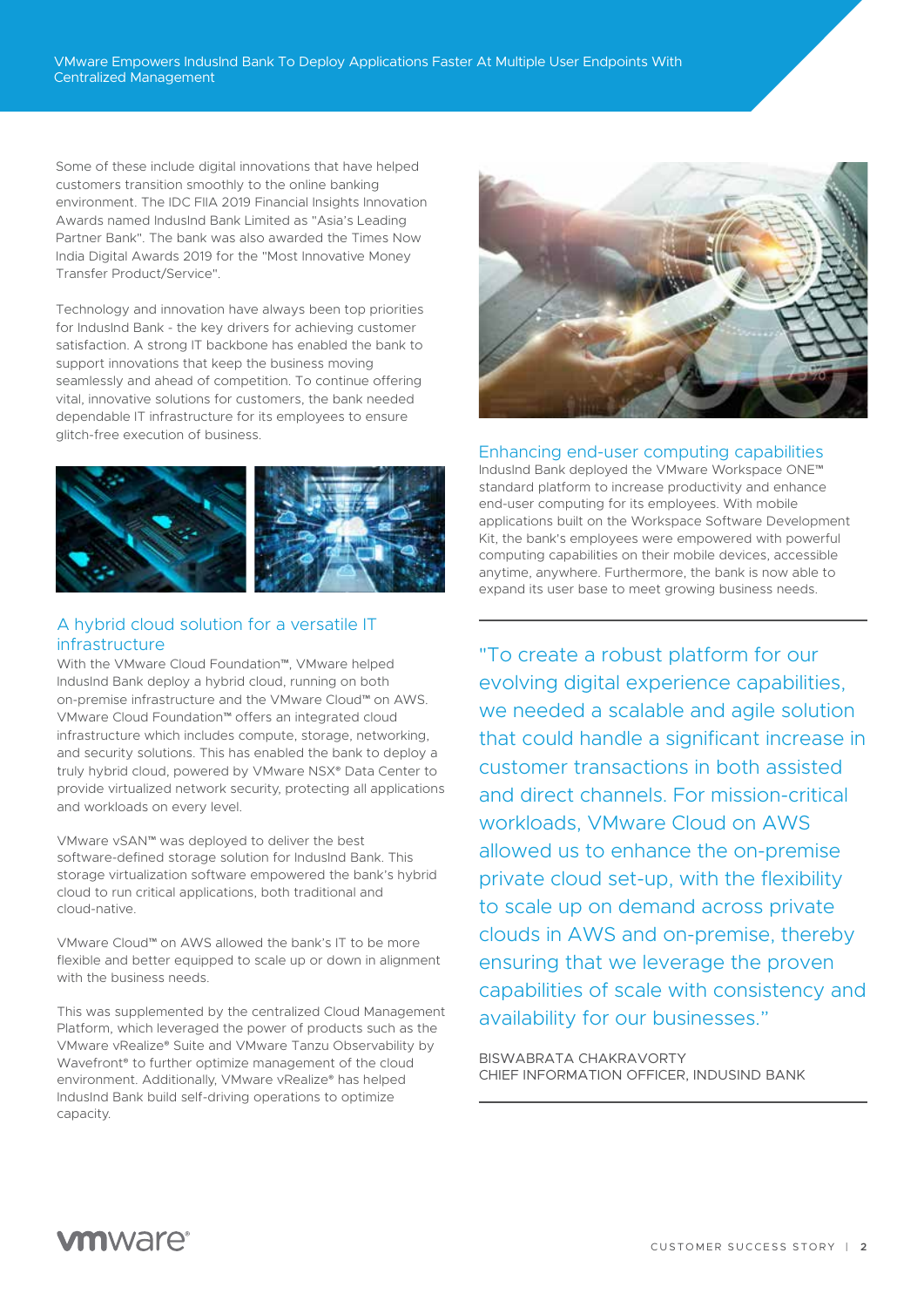Workspace ONE™ helped the bank create applications for operations such as Tab Banking, Digital Banking, Digital Collections and more, implemented across more than 50,000 devices.

The VMware Workspace ONE™ platform also provided a productivity layer for secure email access and other productivity use cases.

Digital innovation has always been at the heart of IndusInd Bank. It is the first bank to introduce the industry-first Alexa Voice Banking, a Video Branch and Duo Card, which is a combination of a debit and credit card. It also pioneered the practice of giving customers the flexibility to choose their account number and preferred currency at ATMs. These innovations have stood the test of time and have enabled IndusInd Bank to gain strong brand recall. The bank strives to continuously launch innovative, best-in-class solutions to improve the customer experience.

### Building the future by staying one step ahead

To achieve a fast, secure, and scalable application experience, the bank has recently deployed the VMware NSX® Advanced Load Balancer, which delivers applications to an end-user with Global Server Load Balancing (GSLB) capabilities. This improves the reliability of application provisioning from across on-premise and cloud platforms.



## The Challenge

IndusInd Bank has been at the forefront of innovation, always centered around building great customer experience. The bank wanted a platform that could run across any cloud infrastructure. Additionally, IndusInd's mobile-first strategy meant that the platform had to support mobile applications running on employees' devices, while ensuring security and convenience. Optimizing time-to-market was also a key priority for the bank.



## The Solution

VMware conducted a thorough analysis of the bank's application landscape and its growing needs. To address these needs, 3-year strategic roadmaps were developed for years 2016-2019 and 2019-2022.

In the initial period of 2016-2019, the bank adopted a digital-first data center approach by migrating all operations on its Wintel/Linux into the SDDC (Software-Defined Data Center), which addressed aspects like consistency, granular security, and efficiency on scale. The bank also adopted the VMware Workspace ONE™ platform, acting as a single console for cross form factor, cross platform, cross ISV, mobile deployment and ensuring staff access. This greatly improved the developer experience by reusing standard functions in the Software Development Kit (SDK) format, thereby reducing the time-to-market.

In Phase-2, from 2019-2020, the VMware team worked extensively with the team managing the next-generation CRM platform, along with the AWS team to better understand the upcoming project and provide the ideal solution to the bank. VMware demonstrated that VMware Cloud™ on AWS was the ideal hybrid cloud solution that would help the bank to run, protect, and scale their applications efficiently.

## The Benefits

IndusInd Bank has created a robust IT environment built on VMware technology. VMware Cloud Foundation™ lets the bank employees access any cloud while maintaining consistency in operations. This level of flexibility gives the IT team leeway to develop new products more quickly, based on the business needs. The performance of the hybrid cloud is further enhanced with the software-defined storage solution, VMware vSAN™. Modernizing the data center has enhanced the scalability of their storage needs, with the bonus of



**#IndusIndBank** will continually innovate to offer secure, highly scalable and best-in-class experiences to customers in a digital-first journey alongside partners, including **#VMware**